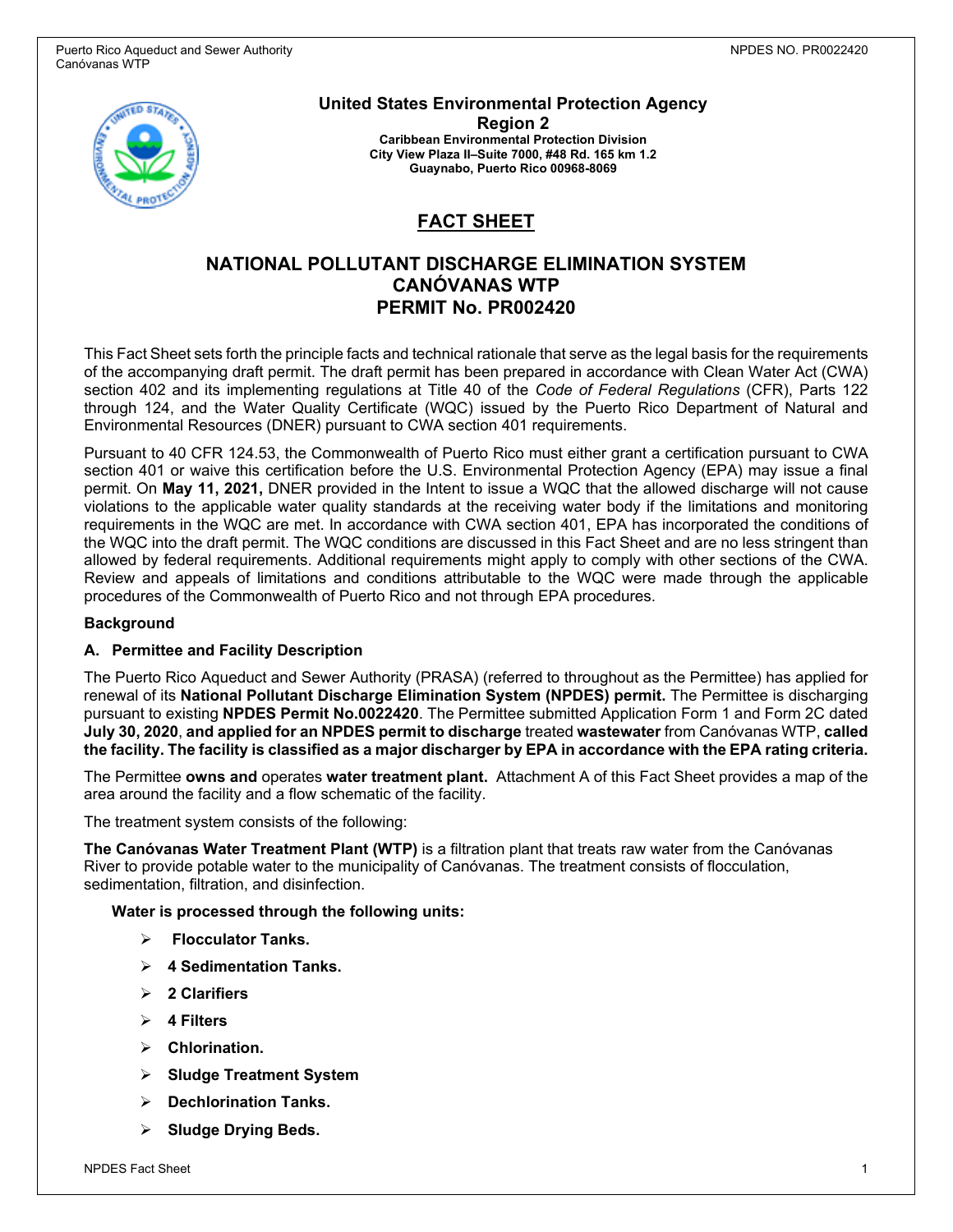A long term remedial measure to construct a Sludge Treatment System (STS) by 2025 is included in the Consent Decree **Civil Action No 3:15-CV-02283(JAG).**

#### **Summary of Permittee and Facility Information**

| <b>Permittee</b>                      | Puerto Rico Aqueduct and Sewer Authority (PRASA)                                                                              |  |  |  |
|---------------------------------------|-------------------------------------------------------------------------------------------------------------------------------|--|--|--|
| <b>Facility contact, title, phone</b> | Mrs. Irma Lopez, Executive Director<br>Compliance and Quality Control<br>(787) 620-2277                                       |  |  |  |
| <b>Permittee (mailing) address</b>    | Puerto Rico Aqueduct and Sewer Authority<br>P.O. Box 7066<br><b>Barrio Obrero Station</b><br>Santurce, Puerto Rico 00916-7066 |  |  |  |
| <b>Facility (location) address</b>    | State Road 3, Km. 17.3, Canóvanas, PR 00729                                                                                   |  |  |  |
| <b>Type of facility</b>               | <b>WTP</b>                                                                                                                    |  |  |  |
| <b>Pretreatment program</b>           | N/A                                                                                                                           |  |  |  |
| <b>Facility monthly average flow</b>  | 0.958 MGD                                                                                                                     |  |  |  |
| <b>Facility design flow</b>           | <b>1.6 MGD</b>                                                                                                                |  |  |  |
| <b>Facility classification</b>        | major                                                                                                                         |  |  |  |

## **B. Discharge Points and Receiving Water Information**

Wastewater is discharged from Outfall **001** to **Canóvanas River,** a water of the United States.

The draft permit authorizes the discharge from the following discharge point(s):

| Outfall | <b>Effluent description</b>                             | <b>Outfall latitude</b> | <b>Outfall longitude</b> | Receiving water name and<br>classification |
|---------|---------------------------------------------------------|-------------------------|--------------------------|--------------------------------------------|
| 001     | filters backwasher and<br>sedimentation tanks<br>drains | 18°, 22', 48" N         | 65°.53'.34" W            | Canóvanas River, SD                        |

As indicated in the Puerto Rico Water Quality Standards (PRWQSR) Regulations, the designated uses for Class SD receiving waters include:

- $\triangleright$  intended for use as a raw source of public water supply;
- $\triangleright$  Primary and secondary recreation; and
- $\triangleright$  Propagation and preservation of desirable species, including threatened and endangered species.

CWA section 303(d) requires the Commonwealth of Puerto Rico to develop a list of impaired waters, establish priority rankings for waters on the list, and develop Total maximum daily loads (TMDLs) for those waters. The receiving water has been determined to have water quality impairments for one or more of the designated uses as determined by section 303(d) of the CWA. **TMDLs have been developed and approved by EPA for the following parameter: Fecal Coliforms.**

#### **C. Mixing Zone/Dilution Allowance -- N/A**

#### **D. Compliance Orders/Consent Decrees**

The Permittee has a Consent Decree with the Agency (civil action **Civil Action No 3:15-CV-02283(JAG)**) in which the facility is included. This consent decree does not affect this permit action.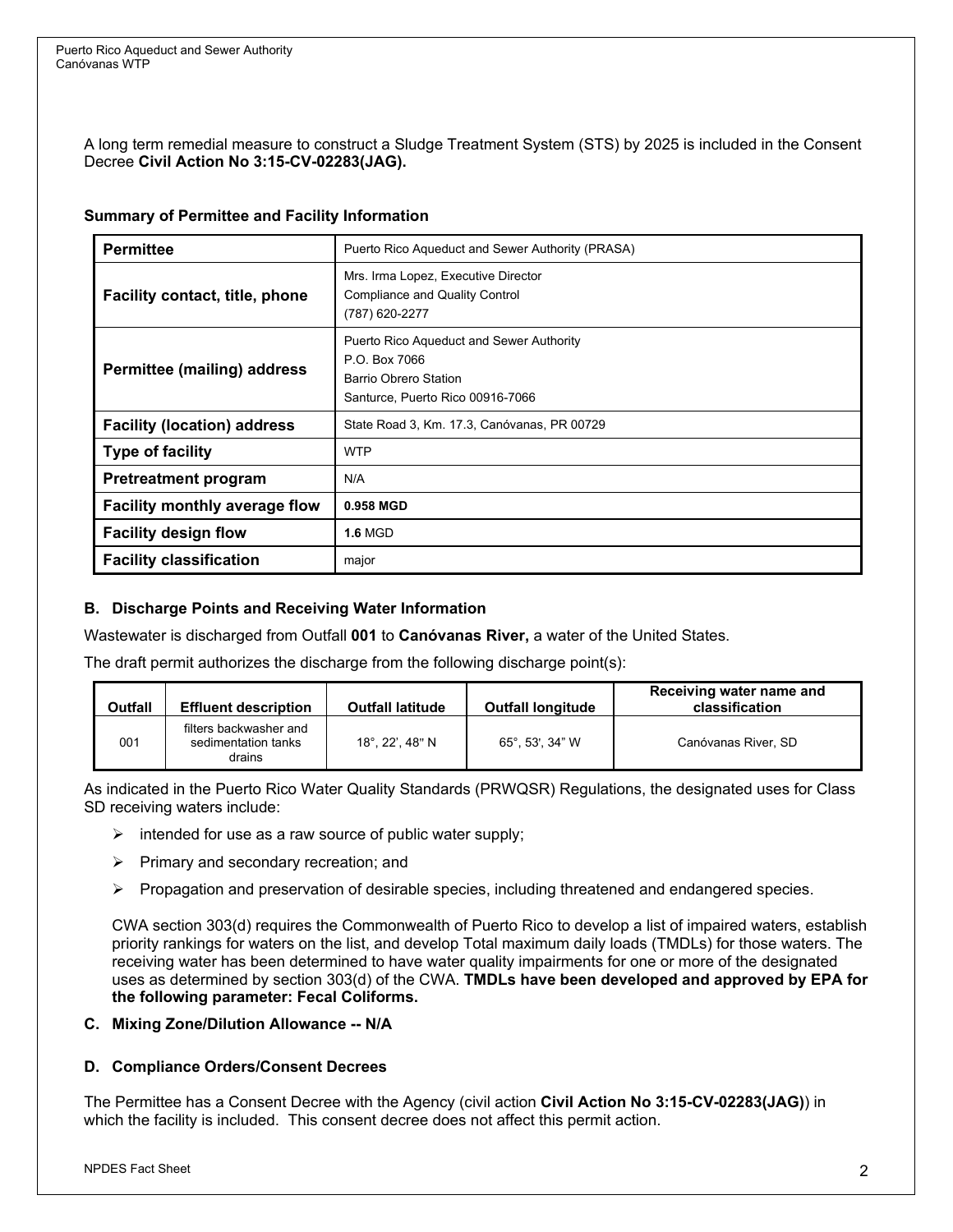#### **E. Summary of Basis for Effluent Limitations and Permit Conditions - General**

The effluent limitations and permit conditions in the permit have been developed to ensure compliance with the following, as applicable:

- $\triangleright$  Clean Water Act section 401 certification requirements;
- $\triangleright$  NPDES regulations (40 CFR Part 122); and
- $\triangleright$  PRWQS (April, 2019).

## **PART I. RATIONALE FOR EFFLUENT LIMITATIONS AND MONITORING REQUIREMENTS**

CWA section 301(b) and 40 CFR 122.44(d) require that permits include limitations more stringent than applicable technology-based requirements where necessary to achieve applicable water quality standards. In addition, 40 CFR 122.44(d)(1)(i) requires that permits include effluent limitations for all pollutants that are or may be discharged at levels that cause, have the reasonable potential to cause, or contribute to an exceedance of a water quality criterion, including a narrative criterion. The process for determining reasonable potential and calculating water quality-based effluent limits (WQBELs) is intended to protect the designated uses of the receiving water, and achieve applicable water quality criteria. Where reasonable potential has been established for a pollutant, but there is no numeric criterion for the pollutant, WQBELs must be established using (1) EPA criteria guidance under CWA section 304(a), supplemented where necessary by other relevant information; (2) an indicator parameter for the pollutant of concern; or (3) a calculated numeric water quality criterion, such as a proposed state criterion or policy interpreting the state's narrative criterion, supplemented with other relevant information, as provided in 40 CFR 122.44(d)(1)(vi).

The effluent limitations and permit conditions in the permit have been developed to ensure compliance with all federal and state regulations, including PRWQS. The basis for each limitation or condition is discussed below.

#### **A. Effluent Limitations**

#### **The permit establishes** WQBELs for **several pollutants and the basis for these limitations are discussed below**.

- 1. **Flow:** An effluent limitation for flow has been established in the permit. Monitoring conditions are applied pursuant to 40 CFR 122.21(j)(4)(ii) and DNER's Water Quality Certificate**.**
- 2. **Color:** The effluent limitation is based on the water quality criterion for **Class SD** waters as specified in Rule 1303.D.2.e of PRWQS, and the WQC.
- 3. **pH:** The effluent limitation is based on the water quality standards as specified in Rule 1303.2.D.2.d of PRWQS, and the WQC.
- 4. **Temperature:** The effluent limitation for temperature is based on the water quality criterion for Class **SD** waters as specified in Rule 1303.1.D.1 of PRWQS, and the WQC.
- 5. **Dissolved Oxygen (DO):** The effluent limitation is based on the water quality criterion for Class **SD** waters as specified in Rule 1303.2.D.2.a. of PRWQS, and the WQC
- 6. **Turbidity:** The effluent limitation is based on the water quality criterion for **Class SD** waters as specified in Rule 1303.2.D.2.f. of PRWQS, and the WQC.
- 7. **Taste and Odor Producing Substances**: The effluent limitation is based on the water quality criterion for **Class SD** waters as specified in Rule 1303.2.D.2.h of PRWQS, and the WQC.
- 8. **Suspended, Colloidal or Settleable Solids**: The effluent limitation is based on the water quality standards as specified in Rule 1303.1.E of PRWQS, and the WQC.
- 9. **Solids and Other Matter**: The effluent limitation is based on the water quality standards as specified in Rule 1303.1.A of PRWQS, and the WQC.
- 10. **Arsenic, Copper, Cyanide, Lead, Mercury, Residual Chlorine and Zinc**: The effluent limitation is based on the water quality standards as specified in Rule 1303.1.J.1 of PRWQS, and the WQC.
- 11. **Total Ammonia Nitrogen**: The effluent limitation is based on the water quality criterion for **Class SD** waters as specified in Rule 1303.2 D.2.l of PRWQS, and the WQC.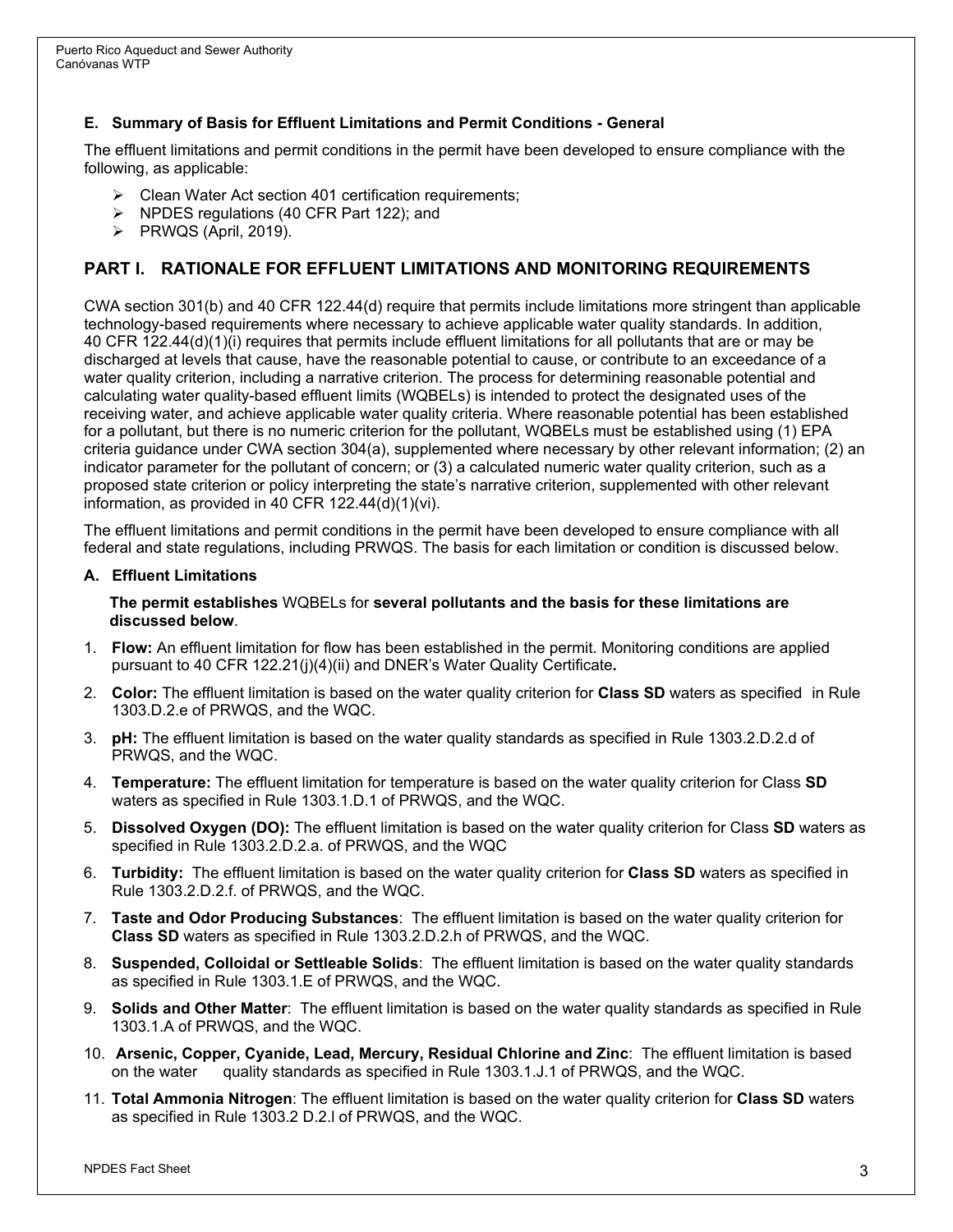## **B. Effluent Limitations Summary Table**

#### **1. Outfall Number 001**

| Parameter                                          | <b>Units</b> | <b>Effluent limitations</b> |                                        |                           |                         |              |              |
|----------------------------------------------------|--------------|-----------------------------|----------------------------------------|---------------------------|-------------------------|--------------|--------------|
|                                                    |              | <b>Averaging period</b>     | <b>Highest Reported</b><br>Value $(1)$ | <b>Existing</b><br>limits | Final<br>limits         | <b>Basis</b> | <b>Notes</b> |
| <b>Arsenic</b>                                     | $\mu$ g/L    | Daily maximum               | --                                     | 10                        | 10                      | <b>WOBEL</b> | (1)          |
| <b>BOD</b>                                         | mg/L         | Daily maximum               | 16                                     | 10                        | 10                      | <b>WOBEL</b> | (1)          |
| Color                                              | $Pt-Co$      | Daily maximum               | 10                                     | 15                        | 15                      | <b>WOBEL</b> | (1)          |
| Copper                                             | $\mu$ g/L    | Daily maximum               | 145                                    | 8.5                       | 9.3                     | <b>WOBEL</b> | (1)          |
| Cyanide                                            |              |                             | $\overline{a}$                         | 5.2                       | $\overline{\mathbf{4}}$ | <b>WOBEL</b> | (1)          |
| <b>Dissolved Oxygen</b>                            | mg/L         | <b>Daily Minimum</b>        | 8.1                                    | No less than<br>5.0       | No less than<br>5.0     | <b>WQBEL</b> | (1)          |
| Flow                                               | <b>MGD</b>   | Daily maximum               | 1.11                                   | 1.6                       | 1.6                     | <b>WQBEL</b> | (1)          |
| Lead                                               | $\mu$ g/L    | Daily maximum               | --                                     | 2.8                       | 3.18                    | <b>WOBEL</b> | (1)          |
| pH                                                 | SU           | Daily min/maxim             | $7.0 - 8.1$                            | $6 - 9$                   | $6 - 9$                 | <b>WOBEL</b> | (1)          |
| <b>Residual Chlorine</b>                           | $\mu$ g/L    | Daily maximum               | 900                                    | 7.5                       | 11                      | <b>WOBEL</b> | (1)          |
| Suspended, Colloidal or<br><b>Setteable Solids</b> | mI/L         | Daily maximum               | --                                     | <b>Monitor</b>            | <b>Monitor</b>          | <b>WOBEL</b> | (1)          |
| Temperature                                        | $^{\circ}C$  | Daily maximum               | 31                                     | 32.2 °C max               | $30^{\circ}$ C max      | <b>WOBEL</b> | (1)          |
| <b>Total Ammonia Nitrogen</b>                      | mg/L         | Daily maximum               | 0.246                                  | 1.000                     | <b>Monitor</b>          | <b>WQBEL</b> | (1)          |
| <b>Turbidity</b>                                   | <b>NTU</b>   | Daily maximum               | 340                                    | 50                        | 50                      | <b>WOBEL</b> | (1)          |
| Zinc                                               | $\mu$ g/L    | Daily maximum               | 519                                    | 109.32                    | 119.82                  | <b>WOBEL</b> | (1)          |

Note: Dashes (--) indicate there are no effluent data, no limitations, or no monitoring requirements for this parameter.

(1) Wastewater data from DMRs dated February 28, 2019 to January 31, 2021.

#### **2. Outfall 001 Narrative Limitations**

- **a.** The water of Puerto Rico shall be substantially free from floating non-petroleum oils and greases as well as petroleum derived oils and greases.
- **b.** The waters of Puerto Rico shall not contain floating debris, scum or other floating materials attributable to the discharge in amounts sufficient to be unsightly or deleterious to the existing or designated uses of the water body.
- **c.** Solids from wastewaters source shall not cause deposition in or be deleterious to the existing or designated uses of the water body.
- **d.** Shall not be present in amounts that will interfere with the use for potable water supply, or will render any undesirable taste or odor to edible aquatic life.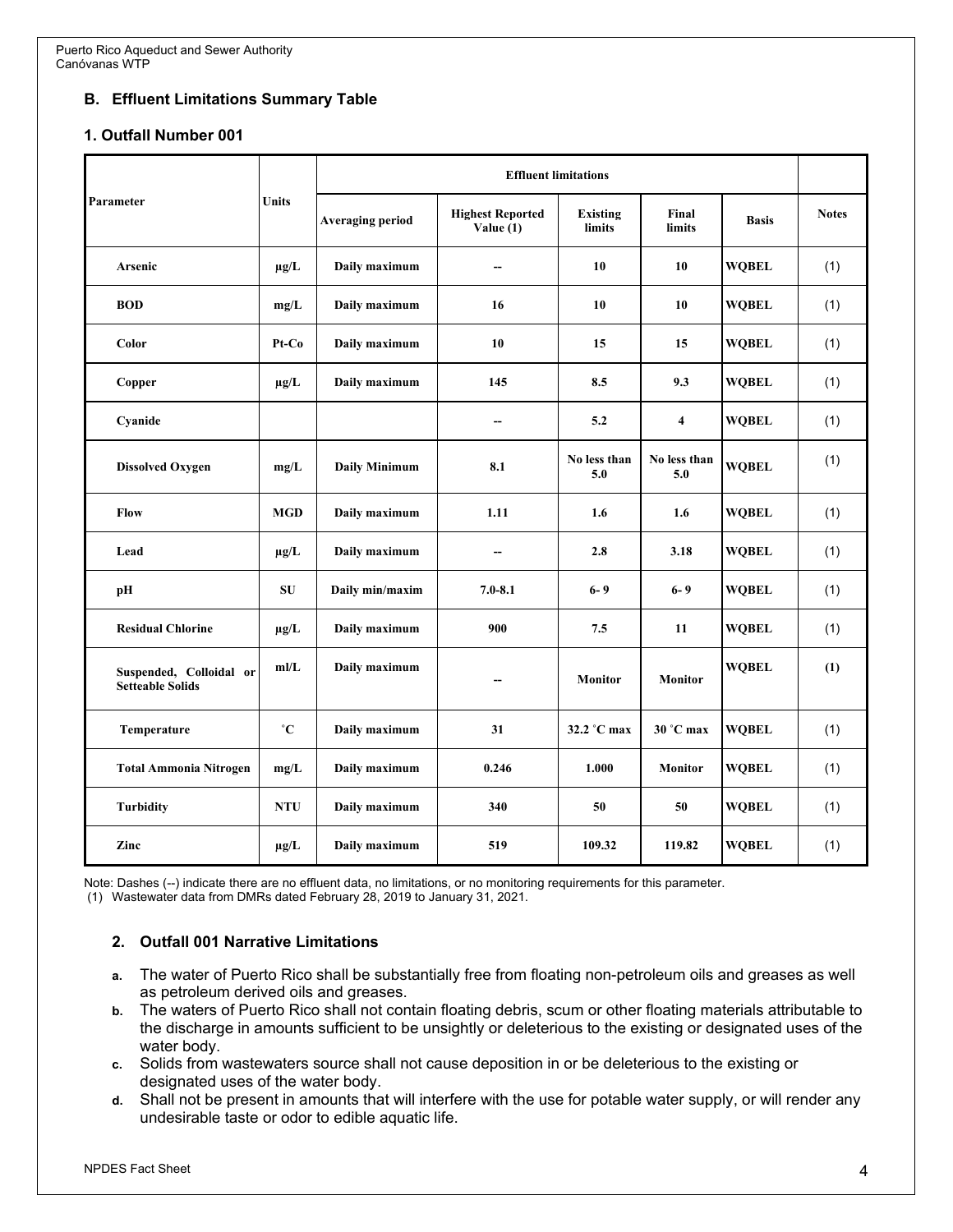**e.** Except by natural causes, no heat may be added to the waters of Puerto Rico, which would cause the temperature of any site to exceed 86°F (302°C).

### **C. Monitoring Requirements**

NPDES regulations at 40 CFR 122.48 require that all permits specify requirements for recording and reporting monitoring results. The Part III of the Permit establishes monitoring and reporting requirements to implement federal and state requirements. The following provides the rationale for the monitoring and reporting requirements for this facility.

#### 1. **Effluent Monitoring Requirements**

Effluent monitoring frequency and sample type have been established in accordance with the requirements of 40 CFR 122.44(i) and recommendations in EPA's TSD. Consistent with 40 CFR Part 136 monitoring data for toxic metals must be expressed as total recoverable metal. Effluent monitoring and analyses shall be conducted in accordance with EPA test procedures approved under 40 CFR Part 136, Guidelines Establishing Test Procedures for the Analysis of Pollutants Under the Clean Water Act, as amended. For situations where there may be interference, refer to Solutions to Analytical Chemistry Problems with Clean Water Act Methods (EPA 821-R-07-002). A licensed chemist authorized to practice the profession in Puerto Rico shall certify all chemical analyses. All bacteriological tests shall be certified by a microbiologist or licensed medical technologist authorized to practice the profession in Puerto Rico.

The sampling point for Outfall 001 shall be located immediately after the primary flow measuring device of the effluent of the treatment system.

#### **D. Compliance with Federal Anti-Backsliding Requirements and Puerto Rico's Anti-Degradation Policy**

Federal regulations at 40 CFR 131.12 require that state water quality standards include an anti-degradation policy consistent with the federal policy. The discharge is consistent with the anti-degradation provision of 40 CFR 131.12, 72 Federal Register 238 (December 12, 2007, pages 70517-70526) and DNER's *Anti-Degradation Policy Implementation Procedure* in Attachment A of PRWQSR. In addition, CWA sections 402(o)(2) and 303(d)(4) and federal regulations at 40 CFR 122.44(l) prohibit backsliding in NPDES permits. Further, the Region 2 Antibacksliding Policy provides guidance regarding relaxation of effluent limitations based on water quality for Puerto Rico NPDES permits. These anti-backsliding provisions require effluent limitations in a reissued permit to be as stringent as those in the previous permit with some exceptions where limitations may be relaxed.

- The effluent limitations in the permit are at least as stringent as the effluent limitations in the existing permit, with the exception of effluent limitation for **Copper, Lead and Zinc.** The effluent limitation for these pollutants are less stringent that those in the existing permit. This relaxation of effluent limitation is consistent with the anti-backsliding requirements of CWA section 401(o), 40 CFR 122.44(l), EPA Region 2's Anti-backsliding Policy dated August 10, 1993, and Puerto Rico's Anti-Degradation Policy Implementation Procedure established in PRWQS. CWA Sec. 402(o)(2)(B)(i) allows backsliding if information is available which was not available at the time of permit issuance and would have justified a less stringent effluent limitation at the time of permit issuance. EPA has determined that it is appropriate to relax the effluent limitation for these parameters without violating anti-backsliding provisions of the CWA, in accordance with section 402(o)(2), since one of the exceptions to the provisions has been satisfied; and section 402(o)(3) since it complies with DNER's WQS which include antidegradation requirements. The DNER WQC constitutes a determination that the limit is sufficient to assure that the water quality standards are or will be attained.
- Existing effluent limitations for **Sulfates** have been removed based on CWA section 402(o)(2)(B)(i). CWA section 402(o)(2)(B)(i) authorizes the backsliding of effluent limitations if information is available which was not available at the time of permit issuance that would have justified the application of a less stringent effluent limitation at the time of permit issuance. Based on review of effluent data since issuance of the existing permit, the modified discharge does not show a reasonable potential for the exceedance of water quality criteria for these parameters.
- The water quality-based effluent limitation from the previous permit for **Cyanide, Residual Chlorine, and Temperature** have been replaced with a more stringent water quality-based limitation in the Intent to Issue a WQC issued by the DNER. Pursuant to Section 401 (d) of the Act and 40 C.F.R.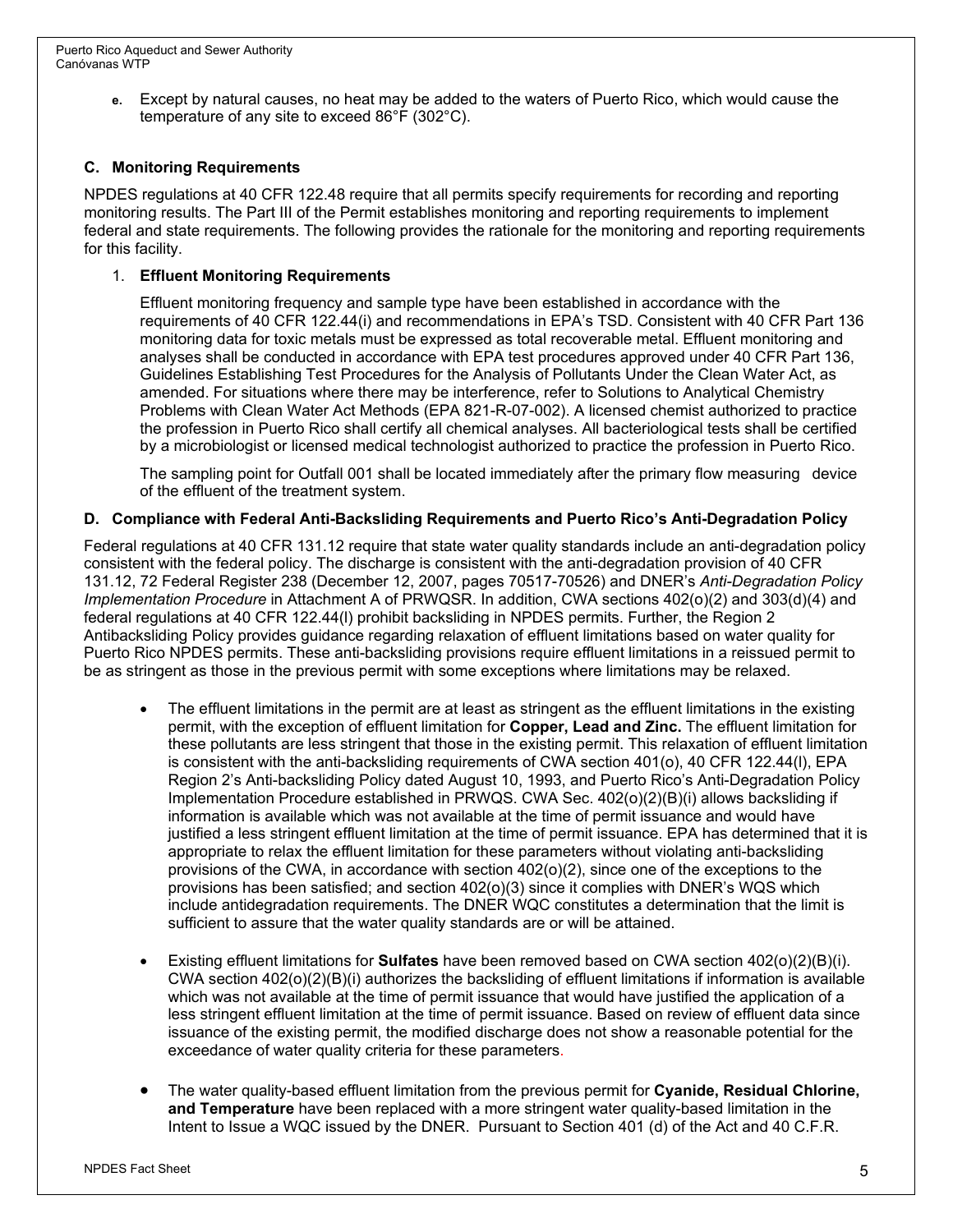122.44 (d) and 124.55, all State certified limitations and requirements contained in a Section 401 certification must be incorporated into a NPDES permit issued by EPA. The water quality-based effluent limitations referenced in this paragraph have been included in the draft NPDES permit, based on DNER's Intent to Issue a Water Quality Certificate.

## **PART II. RATIONALE FOR STANDARD AND SPECIAL CONDITIONS**

#### **A. Standard Conditions**

In accordance with 40 CFR 122.41, standard conditions that apply to all NPDES permits have been incorporated by reference in Part IV.A.1 of the permit and expressly in Attachment B of the permit. The Permittee must comply with all standard conditions and with those additional conditions that are applicable to specified categories of permits under 40 CFR 122.42 and specified in Part IV.A.2 of the Permit.

#### **B. Special Conditions**

In accordance with 40 CFR 122.42 and other regulations cited below, special conditions have been incorporated into the permit. This section addresses the justification for special studies, additional monitoring requirements, Best Management Practices, Compliance Schedules, and/or special provisions for POTWs as needed. The special conditions for this facility are as follows:

#### **1**. **Special Conditions from the Water Quality Certificate**

In accordance with 40 CFR 124.55, EPA has established Special Conditions from the WQC in the permit that DNER determined were necessary to meet PRWQSR. The Special Conditions established in this section are only those conditions from the WQC that have not been established in other parts of the permit.

#### **2**. **Best Management Practices (BMP) Plan**

In accordance with 40 CFR 122.2 and 122.44(k), BMPs are schedules of activities, prohibitions of practices, maintenance procedures, and other management practices to prevent or reduce the pollution to waters of the United States. The Permittee is required to develop a BMP Plan in Part IV.B.3.a of the permit to control or abate the discharge of pollutants.

#### **3. Compliance Schedules**

**A compliance schedule has not been authorized for any pollutant or parameter in the permit on the basis of 40 CFR 122.47.**

## **PART III. COMPLIANCE WITH APPLICABLE PROVISIONS OF OTHER FEDERAL LAWS OR EXECUTIVE ORDERS**

A. Coastal Zone Management Act – Under 40 CFR 122.49(d), and in accordance with the Coastal Zone Management Act of 1972, as amended, 16 *United States Code* (U.S.C.) 1451 *et seq*. section 307(c) of the act and its implementing regulations (15 CFR Part 930), EPA may not issue an NPDES permit that affects land or water use in the coastal zone until the Permittee certifies that the proposed activity complies with the Coastal Zone Management Program in Puerto Rico, and that the discharge is certified by the Commonwealth of Puerto Rico to be consistent with the Commonwealth's Coastal Zone Management Program. The Permittee has indicated the outfall is not in a coastal area managed by the Commonwealth's Coastal Zone Management Program and, although nearby, EPA has determined it will not affect the coastal area. Therefore, the requirements of 40 CFR 122.49(d) do not apply to this discharge.

#### **B. Endangered Species Act**

Under 40 CFR 122.49(c), EPA is required pursuant to section 7 of the Endangered Species Act (ESA), 16 U.S.C. 1531 *et seq*. and its implementing regulations (50 CFR Part 402) to ensure, in consultation with the National Marine Fisheries Service (NMFS) and U.S. Fish and Wildlife Service (USFWS) that the discharge authorized by the permit is not likely to jeopardize the continued existence of any endangered or threatened species or adversely affect its critical habitat. **On April 16, 2009, EPA designated PRASA (a non-Federal representative) to conduct informal consultations or prepare a biological assessment for Section 7 Consultations,**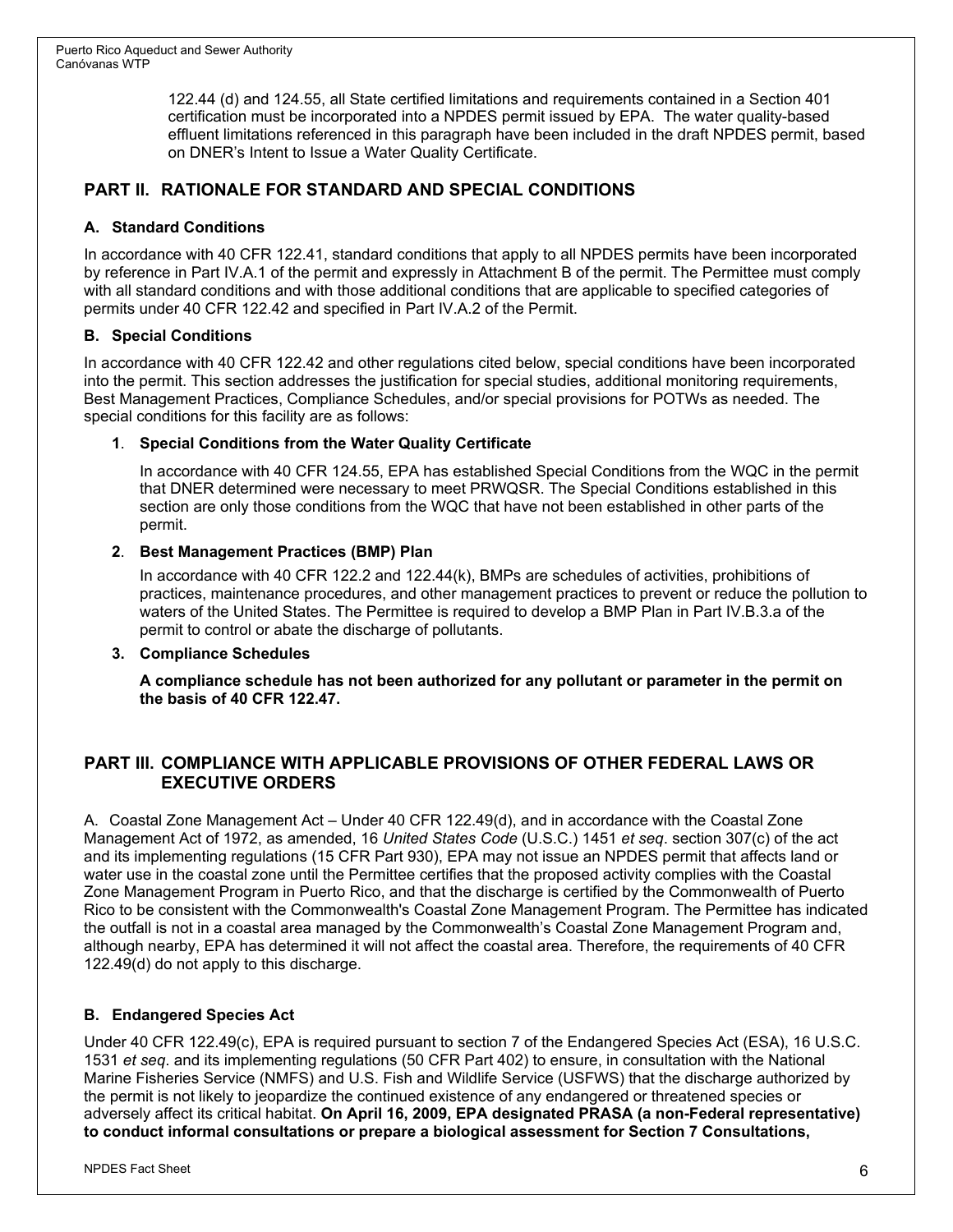**according to 50 CFR 402.8. In the past, no federally listed endangered or threatened species, or critical habitat, are in the vicinity of the discharge. Therefore, it has been determined that the discharge is not likely to affect species or habitat listed under the ESA.**

**C. Environmental Justice - Not Applicable**

## **D. Coral Reef Protection - Not Applicable**

### **E. Climate Change**

EPA has considered climate change when developing the conditions of the permit. This is in accordance with the draft *National Water Program 2012 Strategy: Response to Climate Change* that identifies ways to address climate change impacts by NPDES permitting authorities (77 Federal Register 63, April 2, 2012, 19661-19662). Climate change is expected to affect surface waters in several ways, affecting both human health and ecological endpoints. As outlined in the draft National Water Program 2012 Strategy, EPA is committed to protecting surface water, drinking water, and ground water quality, and diminishing the risks of climate change to human health and the environment, through a variety of adaptation and mitigation strategies. These strategies include encouraging communities and NPDES permitting authorities to incorporate climate change strategies into their water quality planning, encouraging green infrastructure and recommending that water quality authorities consider climate change impacts when developing water load and load allocations for new TMDLs, identifying and protecting designated uses at risk from climate change impacts. The 2010 *NPDES Permit Writers' Manual* also identifies climate change considerations for establishing low-flow conditions that account for possible climatic changes to stream flow. The conditions established in the permit are consistent with the draft National Water Program 2012 Strategy.

#### **F. National Historic Preservation Act**

Under 40 CFR 122.49(b), EPA is required to assess the impact of the discharge authorized by the permit on any properties listed or eligible for listing in the National Register of Historic Places (NRHP) and mitigate any adverse effects when necessary in accordance with the National Historic Preservation Act, 16 U.S.C. 470 et seq. EPA's analysis indicates that no soil disturbing or construction-related activities are being authorized by approval of this permit; accordingly, adverse effects to resources on or eligible for inclusion in the NHRP are not anticipated as part of this permitted action.

#### **G. Magnuson-Stevens Fishery Conservation and Management Act -- NOT APPLICABLE**

## **PART IV. PUBLIC PARTICIPATION**

The procedures for reaching a final decision on the draft permit are set forth in 40 CFR Part 124 and are described in the public notice for the draft permit, which is published on EPA's website at <https://www.epa.gov/npdes-permits/puerto-rico-npdes-permits> . Included in the public notice are requirements for the submission of comments by a specified date, procedures for requesting a hearing and the nature of the hearing, and other procedures for participation in the final agency decision. EPA will consider and respond in writing to all significant comments received during the public comment period in reaching a final decision on the draft permit. Requests for information or questions regarding the draft permit should be directed to

**Myrek Nunez EPA Region 2, Caribbean Environmental Protection Division Permit Writer Phone: 787-977-5808 Permit Writer Email: nunez.myrek@epa.gov**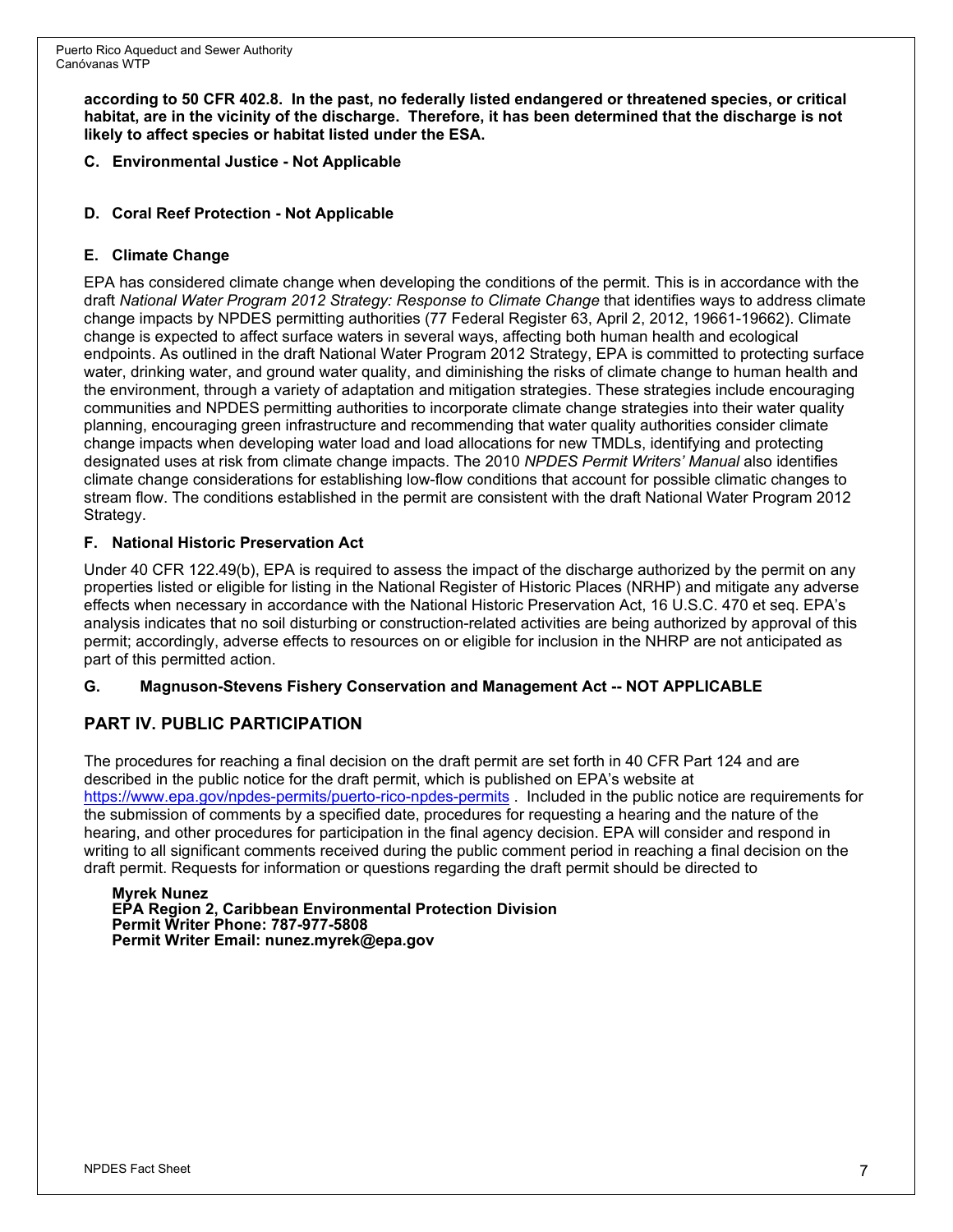Puerto Rico Aqueduct and Sewer Authority NPDES NO. PR0022420 Canóvanas WTP

## **ATTACHMENT A — FACILITY MAP AND FLOW SCHEMATIC**

The facility map and flow schematic are attached as provided by the discharger in the application.